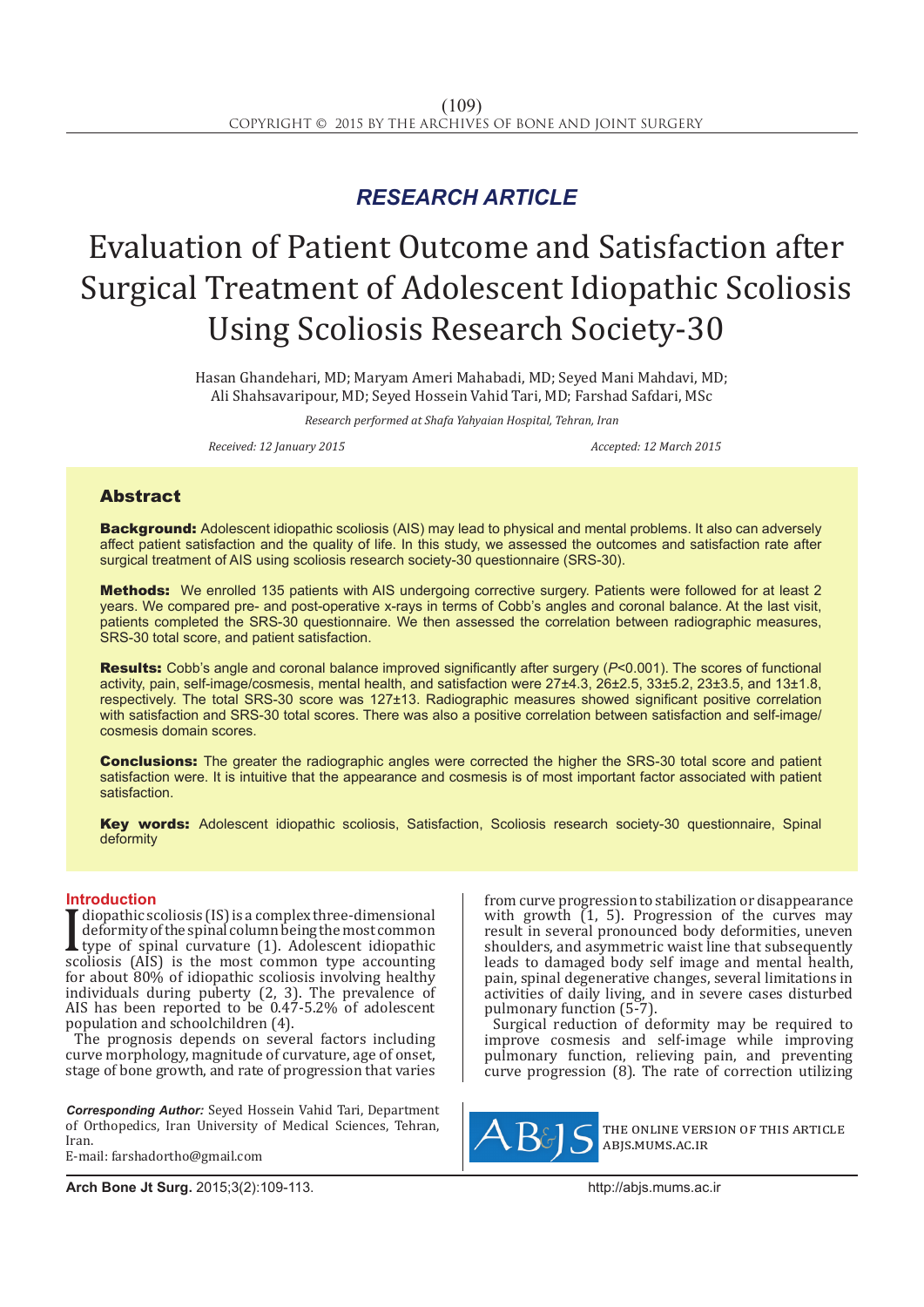THE ARCHIVES OF BONE AND JOINT SURGERY. ABJS.MUMS.AC.IR VOLUME 3. NUMBER 2. APRIL 2015

new instruments is reported between 60-80% while postoperative bracing is not necessary (9-11).

It is shown that scoliosis causes mental dysfunction and psychological problems involving both the patient and the family in that the severity is not in accordance with the severity of the disease based on physical and radiographic findings (12-16). Also, several studies reported that objective success in correction is not correlated with subjective satisfaction of the patient and the family because their perception of appearance differs from that of surgeons  $(17, 18)$ .

Currently, there is a trend toward evaluating subjective outcomes and quality of life reported by patients (6, 19-21). Questionnaires are self reported measures developed to demonstrate the outcomes and effects of treatment on the quality of life and satisfaction (19, 22). The scoliosis Research Society instrument (SRS 24) was a simple practical tool developed to measure the effects of surgical treatment in AIS (23). SRS-22, a modification of this tool, was presented afterwards (24). Recently, SRS-30 was introduced as a new skillful combination of SRS-24 and SRS-22 (25). In the current study, we aimed to assess the outcome of surgical treatment of AIS and to assess its correlation with patient satisfaction.

#### **Methods**

In this study, 142 patients with spinal fusion for the adolescent idiopathic scoliosis (AIS) were included between 2002 and 2008. Ethical committee approval was obtained prior to initiation of the present study. Orthotic treatment was done before surgery for all patients. Seven patients were excluded because they had a history of previous spinal surgery. We measured the magnitude of the curves and the coronal balance on preoperative anteroposterior and lateral spinal x-rays utilizing the Cobb's method. Patients were classified based on King's classification. Also, patients were classified using preoperative Cobb's angle as follows: group I: Cobb's angle < 50 degrees (51 patients) group II: Cobb's angle between 50-70 degrees (39 patients) group III: Cobb's angle between 70-90 degrees (29) group IV: Cobb's angle > 90 degrees (16 patients)

Using the pre- and post-operative radiographs, we measured the percentage of change in Cobb's angle and coronal balance. After surgery, patients were followed for at least 2 years. At the last visit, spinal radiographs were repeated to measure the curvature magnitude and coronal balance. Patients were also asked to complete the SRS-30 questionnaire that is comprised of 5 domains including function/activity (7-35 points), pain (6-30 points), self-image/cosmesis (9-45 points), mental

| Table 1. Comparison the pre- and post-operative Cobb's angles<br>and coronal balance |                  |                  |              |
|--------------------------------------------------------------------------------------|------------------|------------------|--------------|
|                                                                                      | Preoperation     | Postoperation    | P value      |
| Cobb's angle (degree)                                                                | $61.96 \pm 45.9$ | $26.54 \pm 37.2$ | ${}_{0.001}$ |
| Coronal balance (cm)                                                                 | $1.86 \pm 1.69$  | $0.88 \pm 0.55$  | ${}_{0.001}$ |

PATIENT OUTCOME AND SATISFACTION AFTER SURGICAL TREATMENT OF ADOLESCENT IDIOPATHIC SCOLIOSIS

health (5-25 points), and satisfaction with management (3-15). Maximum total score of the questionnaire is 150 with higher scores indicating better outcomes.

#### *Statistical analysis*

After checking for normality of the data, pre- and post-operative Cobb's angles and coronal balance were compared using paired t-test and Wilcoxon test. In order to assess the correlation between changes in curve magnitude and coronal balance and SRS-30 scores, Pearson's correlation coefficient (r) and Spearman's rank correlation coefficient (rho) were used. Also, the correlation between satisfaction domain and other domains of SRS-30 was evaluated using Pearson's correlation coefficient (r). The mean SRS-30 score was compared among various King's classification using oneway ANOVA. *P* value < 0.05 was considered significant.

#### **Results**

One hundred and thirty five patients were available at the last follow up. Of 135 patients, 27 were male  $(20%)$  and 108 were female  $(80%)$  with a mean age of 16±4.7 years (range:11-23 years) at the time of surgery. Patients were followed for a mean of 42±33 months (range: 18 to 120 months). Postoperatively, Cobb's angle and coronal balance improved significantly compared to the preoperative values [Table 1]. The maximum score of the SRS domains was for satisfaction followed by selfimage/cosmesis [Table 2].

There was no significant difference in mean total SRS score between males and females (126±6.9 for males versus 127±8.5 for females; *P*=0.38). There were 16  $(12\%)$ , 34  $(25\%)$ , 37  $(27\%)$ , 23  $(17\%)$ , and 19  $(14\%)$ patients in grades I, II, III, IV, and V of King's classification, respectively although six patients (4.4%) could not be assigned to any of these groups. There was no significant difference in total SRS score among different types of King's classification (*P*=0.15) [Figure 1]. There was no correlation between the total SRS 30 score and the type of King's classification and preoperative Cobb's angle (*P*=0.42 and 0.34, respectively). However, there was a positive correlation between the percentage of curve correction and total SRS score (r=0.52, *P*<0.001). Although preoperative coronal balance was not correlated with the total SRS score, the rate of coronal balance correction and total SRS score showed

| Table 2. Mean of total postoperative SRS 30 score and its domains |                        |  |
|-------------------------------------------------------------------|------------------------|--|
| Domain                                                            | Score                  |  |
| <b>Functional activity</b>                                        | $26.7\pm4.3$ (16-35)   |  |
| Pain                                                              | $25.9\pm2.5(21-30)$    |  |
| Self-image/cosmesis                                               | $33.3 \pm 5.2$ (26-42) |  |
| Mental health                                                     | $22.7\pm3.5(14-25)$    |  |
| Satisfaction                                                      | $13.1 \pm 1.8$ (9-15)  |  |
| Total                                                             | 126.8±12.7 (110-146)   |  |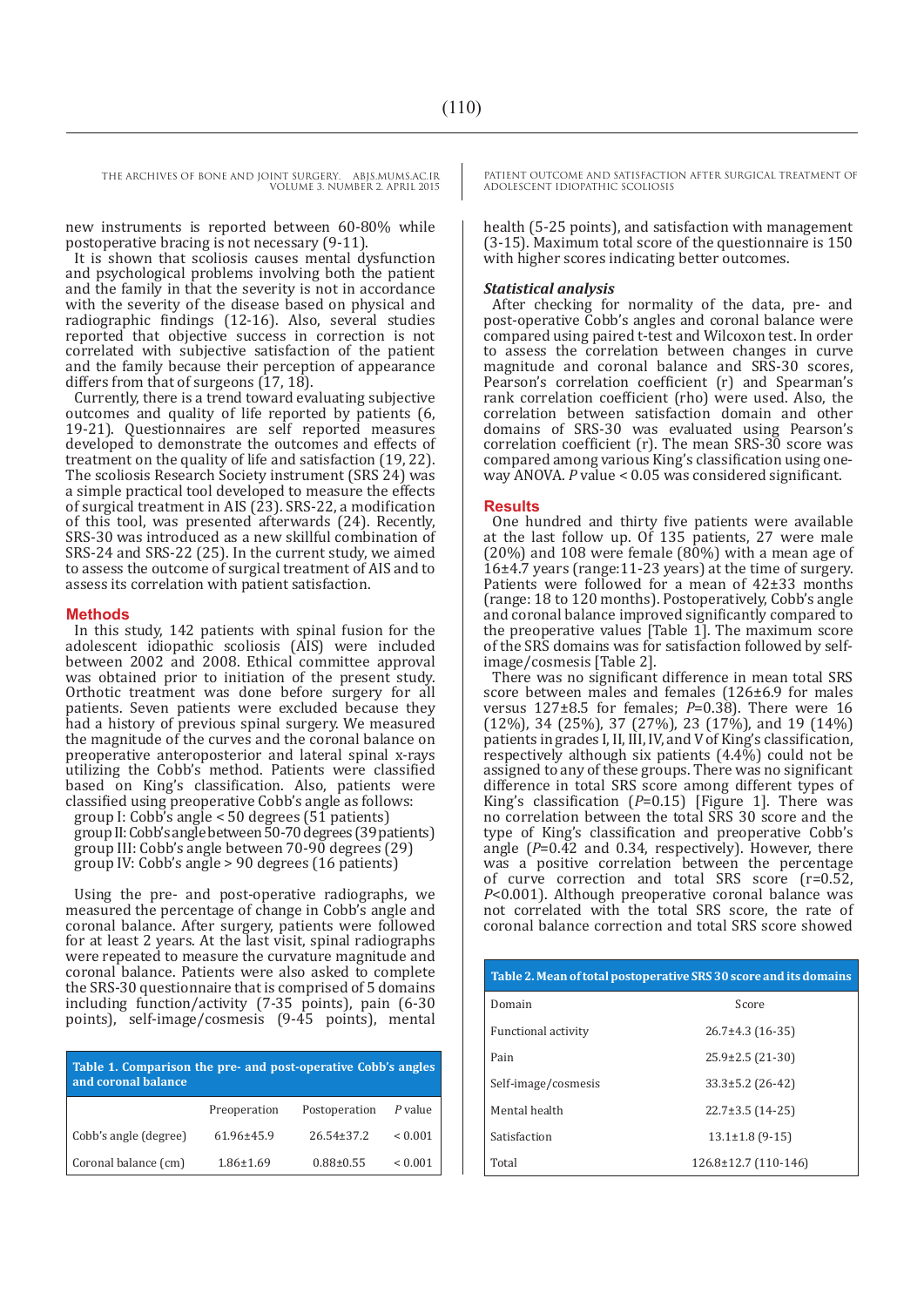140 129.2 128.4 128.1 124.5 122.4 1181 120 100 80 60 40 20  $\mathbf{0}$ Class I class II class III class IV class V others

THE ARCHIVES OF BONE AND JOINT SURGERY. ABJS.MUMS.AC.IR VOLUME 3. NUMBER 2. APRIL 2015 PATIENT OUTCOME AND SATISFACTION AFTER SURGICAL TREATMENT OF ADOLESCENT IDIOPATHIC SCOLIOSIS

significant positive correlation (rho=0.37; *P*=0.042). The mean total SRS score was significantly higher in patients with greater than 2 cm coronal balance correction compared to those with less than 2 cm correction (131±12 versus 112±7.3; *P*=0.031). Between SRS domains, only self-image/cosmesis was positively correlated with satisfaction (r=0.528, *P*<0.001). Also, the satisfaction score was positively correlated with the rate of coronal balance correction (rho=0.211, *P*=0.038) and percentage of curve correction (r=0.386, *P*=0.026).

## **Discussion**

AIS is a challenging and bothersome deformity that can adversely affect various aspects of the patient's life. This deformity significantly deteriorates the ability of independently performing activities of daily living and contribution in social activities. In addition to physical health problems which can be life threatening in severe cases, the appearance of the patient especially in females, affects the mental health, self confidence, and selfimage making them avoid participation in groups of family, school, university, and other public societies. The negative effects of AIS on psychological conditions and quality of life have been shown in several studies (12-16).

Because of severe impacts scoliosis has on satisfaction and quality of life, several studies tried to determine the effects of treatment on these parameters. To achieve this goal, SRS questionnaire became a useful tool, which was validated in several previous studies (22, 26-29). In a study by Bridwell et al, SRS was more responsive to changes at 1 and 2 years after surgery compared to Oswestry disability index (ODI) and short form-12 (SF-12) (30).

In the current study, we found that the rates of curve correction and coronal balance correction can significantly affect the total SRS-30 score. Also, we found that the rate of correction was positively correlated with satisfaction. In other words, the greater correction results in more satisfaction and better quality of life. Between SRS domains, we found that only self-image was positively correlated with satisfaction. Based on this finding, we think that cosmesis and appearance is the most important factor affecting patient's satisfaction and quality of life. Although patients with AIS travail from the pain and functional limitations, it seems that the most important obsession of these patients is the appearance which should be considered in treatment planning.

Recently, Omidi Kashani et al investigated the clinical outcomes of surgical treatment of spinal deformities (congenital scoliosis, idiopathic scoliosis and Scheuerman's kyphosis). They found that surgery was associated with improved patient's self-image, psychology, and satisfaction while pain and function remained unchanged. In their study, the total SRS score improved significantly after surgery (31). In a study by Carreon et al, the surgical treatment of AIS was associated with significant improvement in all domains of SRS. Moreover, each domain showed mild to moderate positive correlation with SRS satisfaction score. They explained that this finding might be attributable to poor responsiveness of SRS tool or substantial effect of satisfaction domain (32). Gorzkowicz et al evaluated the quality of life after surgical treatment of idiopathic scoliosis and concluded that operative correction improves self-image substantially and enhances the satisfaction of the patient. They also found that physical and mental problems and pain intensity were related to location of the patient and socioeconimic status (33).

**Figure 1. Comparing the mean of SRS 30 between different groups of King's classification.**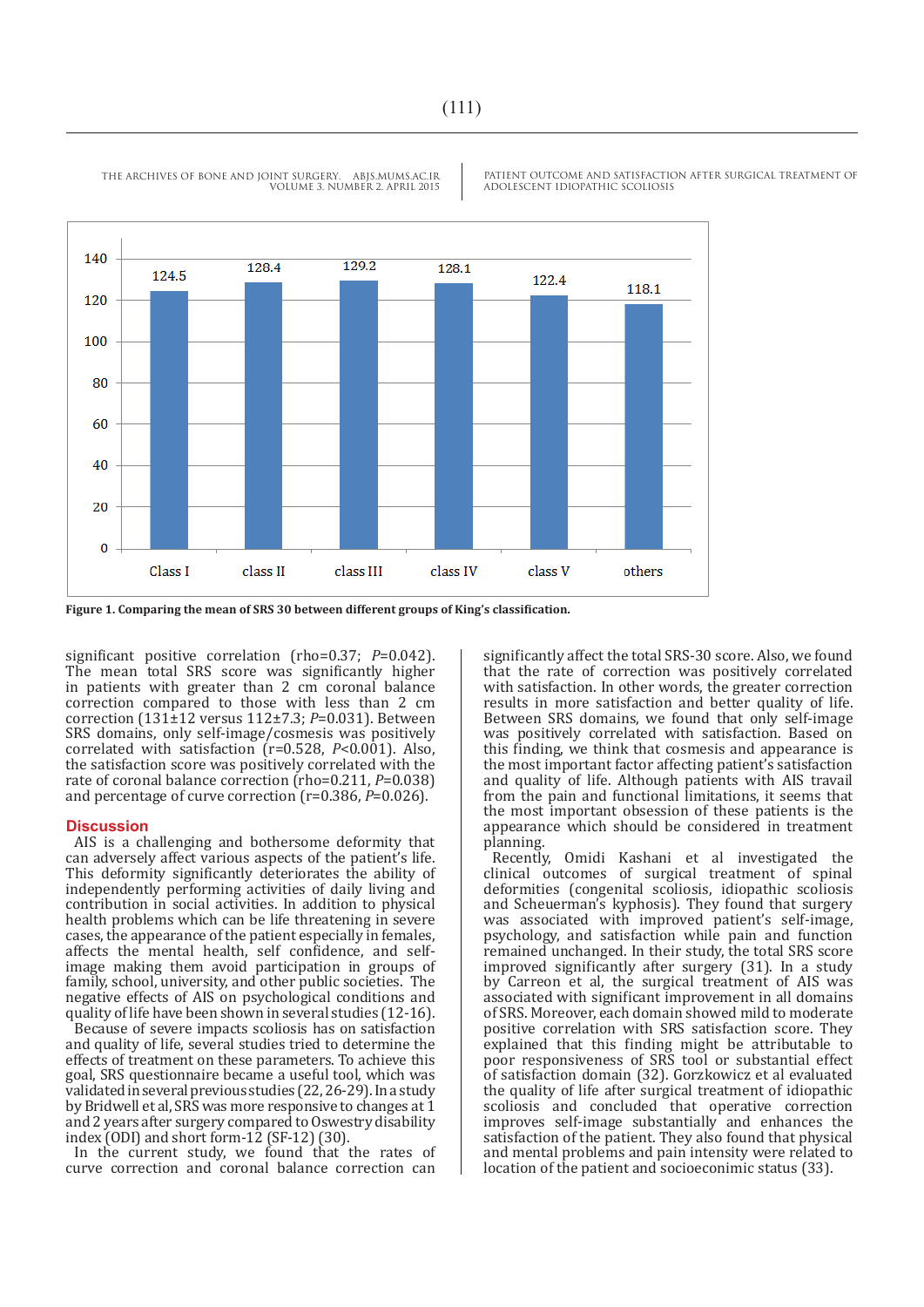THE ARCHIVES OF BONE AND JOINT SURGERY. ABJS.MUMS.AC.IR VOLUME 3. NUMBER 2. APRIL 2015

There are several factors regarding dissatisfaction or neutrality about the outcomes of treatment including preoperative physical characteristics, psychological problems, impractical assumption regarding postoperative cosmesis, type of the curve, and high thoracic apical translation (6, 17, 19). Ameri et al found that only half of the patients with severe AIS were satisfied with the postoperative cosmesis. They showed that King II or King IV curves are associated with less correction and displeasure of the outcomes (6). In a study by Sanders et al, patients with less spinal appearance issues were less satisfied with the outcomes (34). However, in our study we found no significant difference between different types of AIS based on King's classification.

Like other studies, our study has its own limitations. We did not have the preoperative SRS score to demonstrate the improvement after surgery. We used the Persian SRS 30 which was comprised of the SRS 22 that was already validated plus 8 more items that were added only after simple translation (27).

1. Gorman KF, Julien C, Moreau A. The genetic epidemiology of idiopathic scoliosis. Eur Spine J. 2012; 21(10):1905-19.

- 2. Weiss HR, Goodall D. The treatment of adolescent idiopathic scoliosis (AIS) according to present evidence. A systematic review. Eur J Phys Rehabil Med. 2008;44(2):177-93.
- 3. Riseborough EJ, Wynne-Davies R. A genetic survey of idiopathic scoliosis in Boston, Massachusetts. J Bone Joint Surg Am. 1973;55(5):974-82.
- 4. Konieczny MR, Senyurt H, Krauspe R. Epidemiology of adolescent idiopathic scoliosis. J Child Orthop. 2013;7(1):3-9.
- 5. Trobisch P, Suess O, Schwab F. Idiopathic scoliosis. Dtsch Arztebl Int. 2010;107(49):875-84.
- 6. Ameri E, Behtash H, Mobini B, Bouzari B, Tari V. Patient satisfaction after scoliosis surgery. Med J Islam Repub Iran. 2008; 21(4) :177-84.
- 7. Schwab F, Dubey A, Gamez L, El Fegoun AB, Hwang K, Pagala M, et al. Adult scoliosis: prevalence, SF-36, and nutritional parameters in an elderly volunteer population. Spine (Phila Pa 1976). 2005;30(9):1082- 5.
- 8. El-Hawary R, Chukwunyerenwa C. Update on Evaluation and Treatment of Scoliosis. Pediatr Clin North Am. 2014;61(6):1223-41.
- 9. Suk SI, Kim JH, Kim SS, Lee JJ, Han YT. Thoracoplasty in thoracic adolescent idiopathic scoliosis. Spine (Phila Pa 1976). 2008;33(10):1061-7.

PATIENT OUTCOME AND SATISFACTION AFTER SURGICAL TREATMENT OF ADOLESCENT IDIOPATHIC SCOLIOSIS

In conclusion, greater radiographic correction of the AIS through surgery is associated with higher satisfaction and SRS-30 scores. Satisfaction was correlated positively with self-image/cosmesis score as well. It seems that cosmesis is the most important factor affecting patient's satisfaction after surgical treatment.

Hasan Ghandehari MD Seyed Hossein Vahid Tari MD Department of Orthopedics, Iran University of Medical Sciences, Tehran, Iran

Maryam Ameri Mahabadi MD Seyed Mani Mahdavi MD Ali Shahsavaripour MD Iran University of Medical Sciences, Tehran, Iran

Farshad Safdari MSc

Bone Joint and Related Tissues Research Center, Shahid Beheshti university of Medical Sciences, Tehran, Iran

# **References**

- 10. Bullmann V, Halm HF, Niemeyer T, Hackenberg L, Liljenqvist U. Dual-rod correction instrumentation of idiopathic scoliosis with the Halm-Zielke instrumentation. Spine (Phila Pa 1976). 2003; 28(12):1306-13.
- 11. Lonner BS, Auerbach JD, Estreicher M, Milby AH, Kean KE. Video-assisted thoracoscopic spinal fusion compared with posterior spinal fusion with thoracic pedicle screws for thoracic adolescent idiopathic scoliosis. J Bone Joint Surg Am. 2009;91(2):398-408.
- 12. Misterska E, Glowacki M, Harasymczuk J. Personality<br>characteristics of females with adolescent characteristics idiopathic scoliosis after brace or surgical treatment compared to healthy controls. Med Sci Monit. 2010;16(12):CR606-15.
- 13. Weinstein SL, Dolan LA, Cheng JC, Danielsson A, Morcuende JA. Adolescent idiopathic scoliosis. Lancet. 2008; 371(9623):1527-37.
- 14. Danielsson AJ, Wiklund I, Pehrsson K, Nachemson AL. Health-related quality of life in patients with adolescent idiopathic scoliosis: a matched followup at least 20 years after treatment with brace or surgery. Eur Spine J. 2001;10(4):278-88.
- 15. Tones M, Moss N, Polly DW Jr. A review of quality of life and psychosocial issues in scoliosis. Spine (Phila Pa 1976). 2006;31(26):3027-38.
- 16. Matsunaga S, Hayashi K, Naruo T, Nozoe S, Komiya S. Psychologic management of brace therapy for patients with idiopathic scoliosis. Spine (Phila Pa